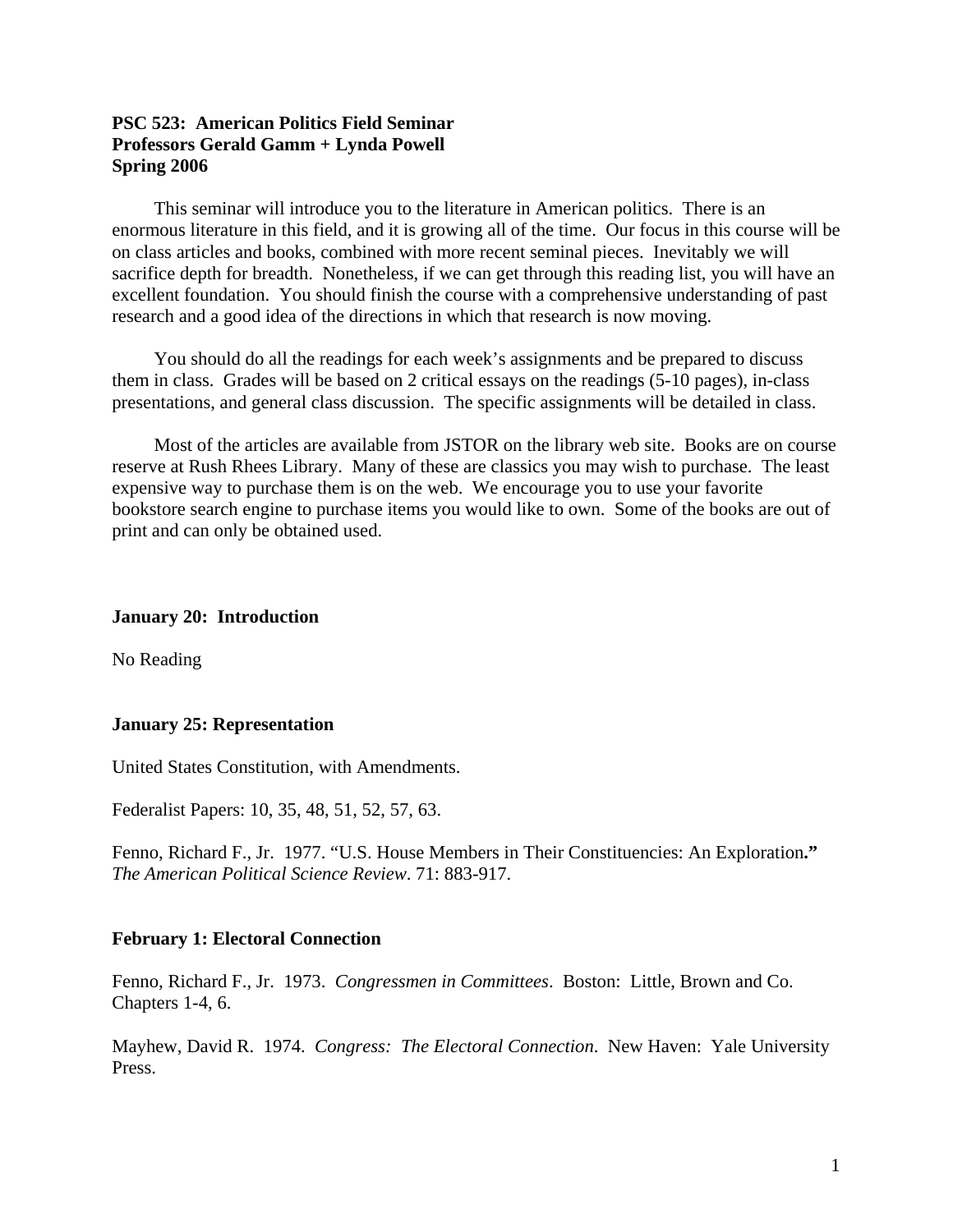Jacobson, Gary C. 1989. "Strategic Politicians and the Dynamics of U.S. House Elections, 1946- 86," *American Political Science Review* 83(3):773-793.

### **\*February 8: Congress as an Institution: The Committee System**

Shepsle, Kenneth A., and Barry R. Weingast. 1987. "The Institutional Foundations of Committee Power." *American Political Science Review* 81:85-104.

Krehbiel, Keith, Kenneth A. Shepsle, and Barry R. Weingast. 1987. "Why Are Congressional Committees Powerful?" *American Political Science Review* 81:929-45.

Weingast, Barry R. and William Marshall. 1988. "The Industrial Organization of Congress," *Journal of Political Economy* 91:132-163.

Hall, Richard L. 1987. "Participation and Purpose in Committee Decision Making," *American Political Science Review* 81:105-27.

Krehbiel, Keith. 1991. *Information and Legislative Organization*. Ann Arbor: University of Michigan Press, Chapters 1-3, 5, 7.

### **February 15: Congress as an Institution: Leaders, Parties, and Rules**

Cooper, Joseph and David Brady. 1981. "Institutional Context and Leadership Style: The House from Cannon to Rayburn." *American Political Science Review* 75: 411-25.

Rohde, David. 1991. *Parties and Leaders in the Postreform House*. Chicago: University of Chicago Press, Chapters 1-4.

Binder, Sarah. 1996. "The Partisan Basis of Procedural Choice: Allocating Parliamentary Rights in the House, 1789-1990." *American Political Science Review* 90(1):8-20.

Smith, Steven S. 2000. ["Positive Theories of Congressional Parties](http://www.jstor.org/view/03629805/ap020100/02a00030/0?currentResult=03629805%2bap020100%2b02a00030%2b1%2c3C5C6B&searchUrl=http%3A%2F%2Fwww.jstor.org%2Fsearch%2FAdvancedResults%3Fhp%3D25%26si%3D1%26All%3Dcooper%2Bbrady%26Exact%3D%26One%3D%26None%3D%26sd%3D%26ed%3D%26jt%3D%26dc%3DPolitical+Science)." *[Legislative Studies](http://www.jstor.org/browse/03629805)  [Quarterly](http://www.jstor.org/browse/03629805)*. 25:193-215.

Cox , Gary, and Matthew McCubbins. 2005. *Setting the Agenda*. Cambridge: Cambridge University Press, Chapters 1-4, 11.

### **February 22: The Presidency**

Neustadt, Richard E. 1990. *Presidential Power and the Modern Presidents.* New York: Free Press, Chapters 3-5.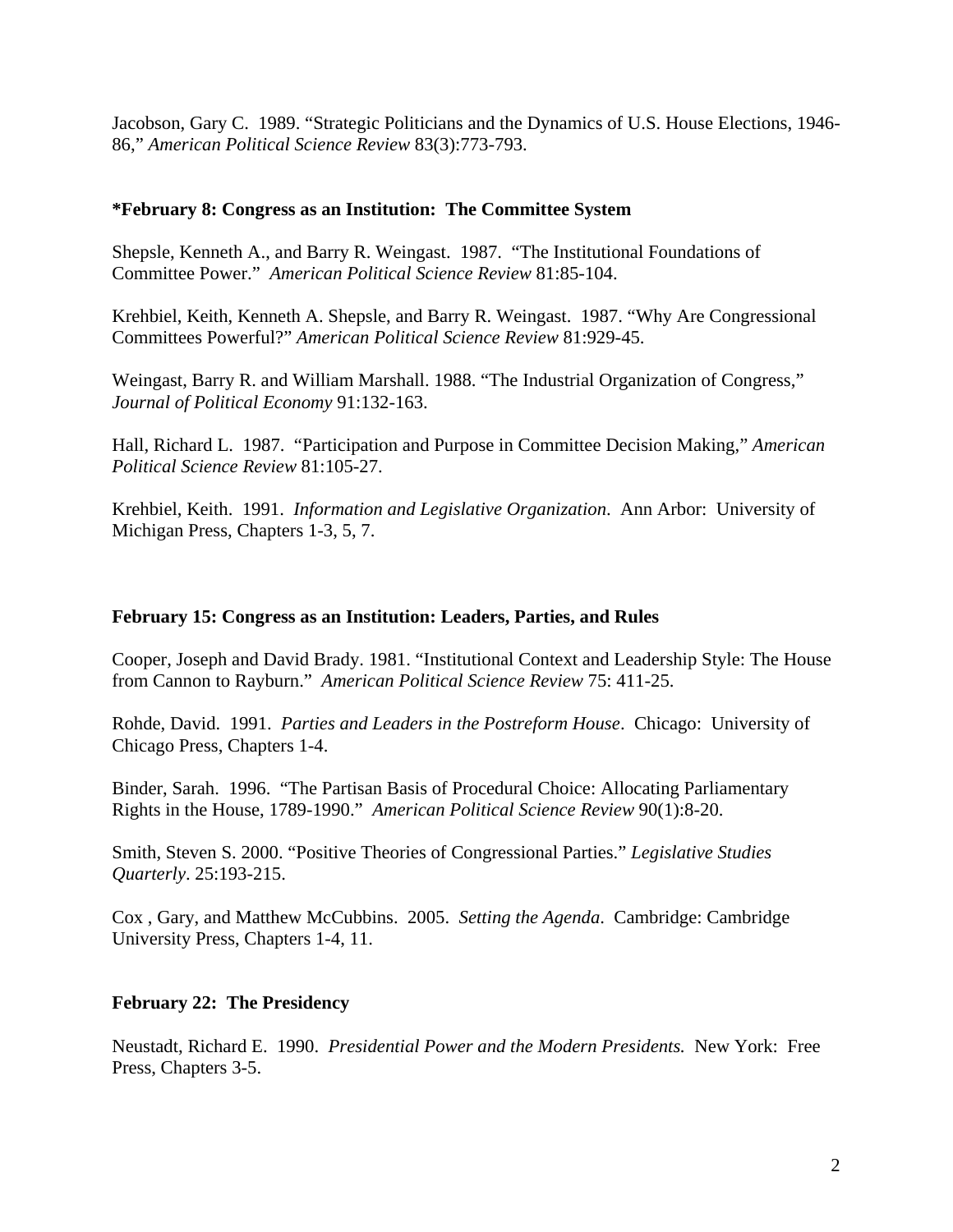Moe, Terry M. 1985. "The Politicized Presidency." In John E. Chubb and Paul E. Peterson, eds., *The New Direction in American Politics*. Washington: Brookings Institution Press.

Kernell, Samuel. 1993. *Going Public: New Strategies of Presidential Leadership*. 2<sup>nd</sup> ed. Washington: CQ Press, Chapters 1-2.

Binder, Sarah A. 1999. "The Dynamics of Legislative Gridlock, 1947-96." *American Political Science Review* 93(3):519-33.

Canes-Wrone, Brandice. 2001. "The President's Legislative Influence from Public Appeals." *American Journal of Political Science* 45(2):313-329.

# **\*March 1: Voting in Elections**

Downs, Anthony. 1957. *An Economic Theory of Democracy.* New York: HarperCollins, Chapters 1, 7-8, 12, 14.

Campbell, Angus, Philip E. Converse, Warren E. Miller, and Donald E. Stokes.1960. *The American Voter*. Chicago: University of Chicago Press, Chapters 2-3, 6-7.

MacKuen, Michael B., Robert S. Erikson, and James A. Stimson. 1992. "Peasants or Bankers? The American Electorate Economy." *American Political Science Review* 86:597-611.

Bartels, Larry M. 2000. "[Partisanship and Voting Behavior, 1952-1996](http://www.jstor.org/view/00925853/di015660/01p0004h/0?currentResult=00925853%2bdi015660%2b01p0004h%2b0%2c00&searchUrl=http%3A%2F%2Fwww.jstor.org%2Fsearch%2FAdvancedResults%3Fhp%3D25%26si%3D1%26All%3Dbartels%26Exact%3D%26One%3D%26None%3D%26au%3Don%26sd%3D%26ed%3D%26jt%3D%26dc%3DPolitical+Science)**."** *[American Journal of](http://www.jstor.org/browse/00925853)  [Political Science](http://www.jstor.org/browse/00925853)* 44: 35-50.

# **\*March 8: Public Opinion**

Converse, Philip E. 1964. "The Nature of Belief Systems in Mass Publics." In *Ideology and Discontent*, ed. David E. Apter. New York: Free Press, pp. 206-231.

Iyengar, Shanto. 1987. "Television News and Citizens' Explanations of National Affairs." *American Political Science Review* 81:815-832.

Zaller, John R. 1992. *The Nature and Origins of Mass Opinion.* Cambridge: Cambridge University Press, Chapters 1-5.

Lau, Richard R. and David P. Redlawsk. 1997. "Voting Correctly." *American Political Science Review* 91: 585-98.

Zaller, John. (unpublished: Theory of Media Politics) Draft available at www.sscnet.ucla.edu/polisci/faculty/zaller/media%20politics%20book%20. chapters to be announced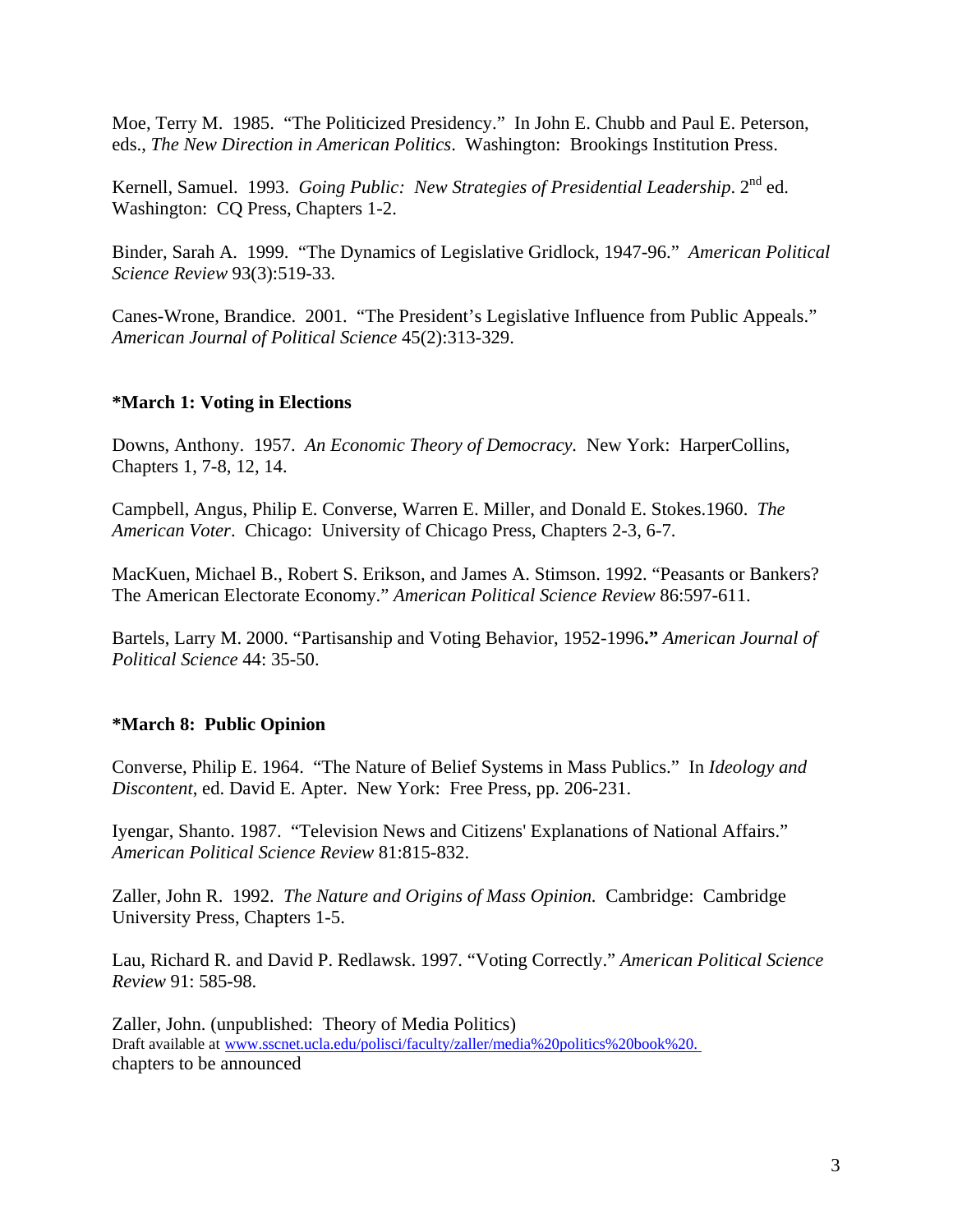### **March 22: Parties**

Key, V. O., Jr. 1949. *Southern Politics in State and Nation.* New York: Knopf, Chapter. 3**.** 

Aldrich, John H. 1995. *Why Parties?* Chicago: University of Chicago Press, Chapters 1-4, 6-8.

McCarty, Nolan, Keith Poole and Howard Rosenthal. 2006. *Polarized America: The Dance of Ideology and Unequal Riches*. Cambridge: MIT Press, Chapters 1-3.

### **March 29: Interest Groups**

Schattschneider, E.E. 1997 (1960). *The Semisovereign People*. International Thomson Publishing, Chapters 1-2.

Olson, Mancur. 1971. *Logic of Collective Action*. Cambridge: Harvard University Press, Chapters: Intro, 1-4, 6.

Walker, Jack L. 1983. "The Origins and Maintenance of Interest Groups in America." *American Political Science Review* 77:390-406.

Hall, Richard, and Frank Wayman. 1990. "Buying Time: Moneyed Interests and the Mobilization of Bias in Congressional Committees." *American Political Science Review* 84:797- 820.

### **April 5: Bureaucracy**

McCubbins, Mathew D., and Thomas Schwartz. 1984. "Congressional Oversight Overlooked: Police Patrols versus Fire Alarms." *American Journal of Political Science* 28:165-179.

Moe, Terry M. 1989. "The Politics of Bureaucratic Structure." In John E. Chubb and Paul E. Peterson, *Can the Government Govern?* Washington: Brookings Institution Press.

Carpenter, Daniel. 2001. *[The Forging of Bureaucratic Autonomy: Reputations, Networks, and](http://www.amazon.com/exec/obidos/tg/detail/-/0691070105/qid=1137431243/sr=1-1/ref=sr_1_1/102-0462186-2472116?v=glance&s=books)  [Policy Innovation in Executive Agencies, 1862-1928.](http://www.amazon.com/exec/obidos/tg/detail/-/0691070105/qid=1137431243/sr=1-1/ref=sr_1_1/102-0462186-2472116?v=glance&s=books)* Princeton: Princeton University Press. Introduction, Chapters 1, 6- 9.

### **\*April 12: Agenda Setting.**

Bachrach, Peter, and Morton S. Baratz. 1962. "Two Faces of Power." *American Political Science Review* 56:947-952.

Kingdon, John W. 1995. *Agendas, Alternatives, and Public Policy*. 2nd ed. New York: HarperCollins, Chapters 4, 9.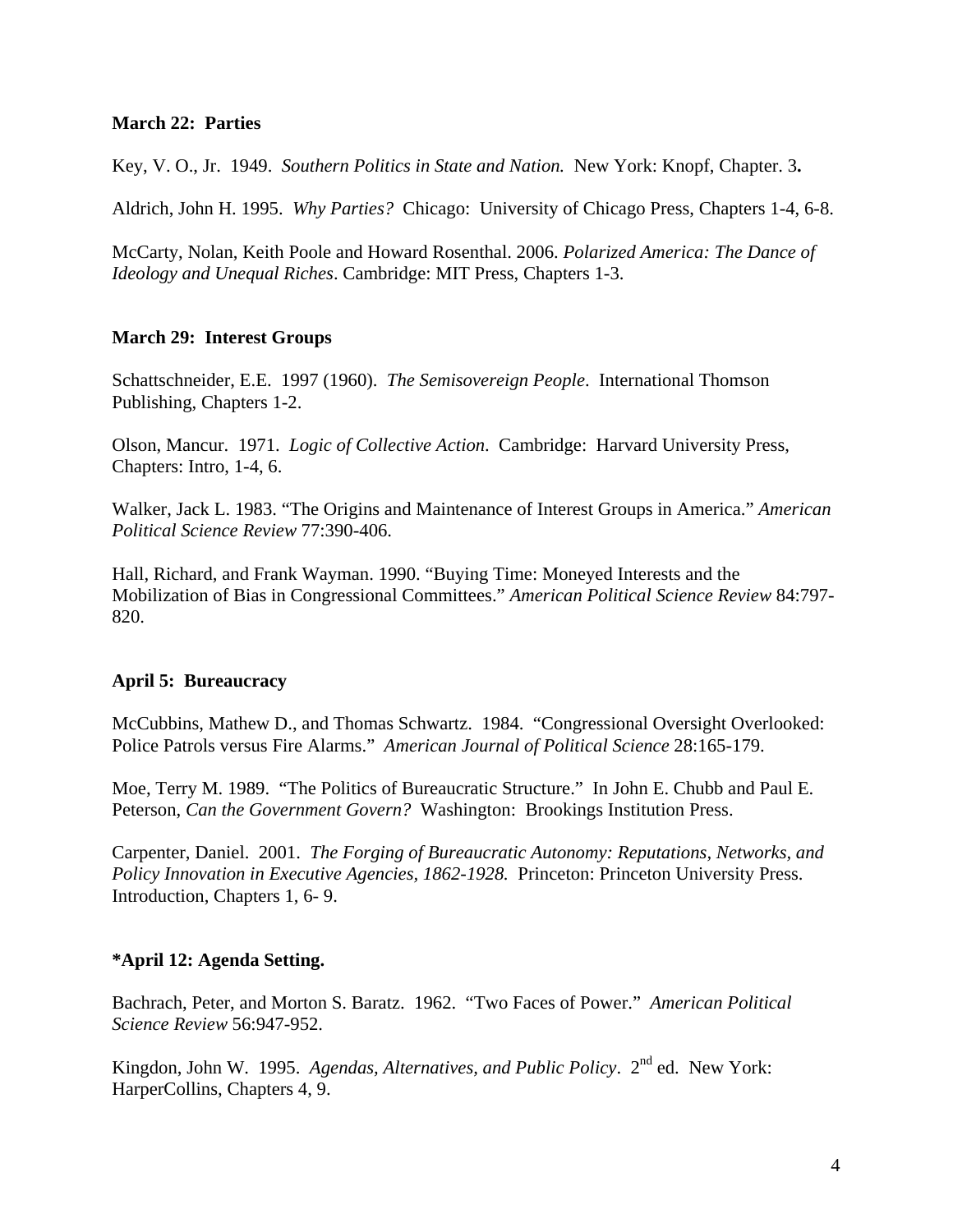Sulkin, Tracy. 2005. *Issue Politics in Congress*. Cambridge: Cambridge University Press.

# **April 19: Citizen Participation**

Verba, Sidney, and Norman H. Nie. 1972. *Participation in America.* New York: Harper and Row, Chapters 3-5, 8-10**.** 

Brady, Henry E., Sidney Verba, and Kay Lehman Schlozman. 1995. "Beyond SES: A Resource Model of Political Participation." *American Political Science Review* 89:271-294.

Putnam, Robert. 2000. *Bowling Alone.* New York: Simon & Schuster, Chapters 1, 6, 15**.** 

Skocpol, Theda, Marshall Ganz, and Ziad Munson. 2000. "A Nation of Organizers: The Institutional Origins of Civic Voluntarism in the United States." *American Political Science Review* 94:527-46.

### **April 26: Race and Gender**

Bobo, Lawrence, and Franklin D. Gilliam, Jr. 1990. "Race, Sociopolitical Participation, and Black Empowerment." *The American Political Science Review* 84(2):377-393.

Schlozman, Kay Lehman, Nancy Burns, and Sidney Verba. 1994. "Gender and the Pathways to Participation: The Role of Resources." *The Journal of Politics* 56(4):963-990.

Canon, David T., Matthew M. Schousen, and Patrick J. Sellers. 1996. "The Supply Side of Congressional Redistricting: Race and Strategic Politicians, 1972-1992." *Journal of Politics* 58(3):846-862.

Cameron, Charles, David Epstein, and Sharyn O'Halloran. 1996. "Do Majority-Minority Districts Maximize Substantive Black Representation in Congress?" *American Political Science Review* 90:794-812.

Gay, Claudine. 2000. "The Effect of Black Congressional Representation on Political Participation." *American Political Science Review* 95:589-602.

### **May 3: State and Local Politics**

Alt, James E., and Robert C. Lowry. 1994. "Divided Government, Fiscal Institutions, and Budget Deficits: Evidence from the States." *The American Political Science Review* 88(4):811- 828.